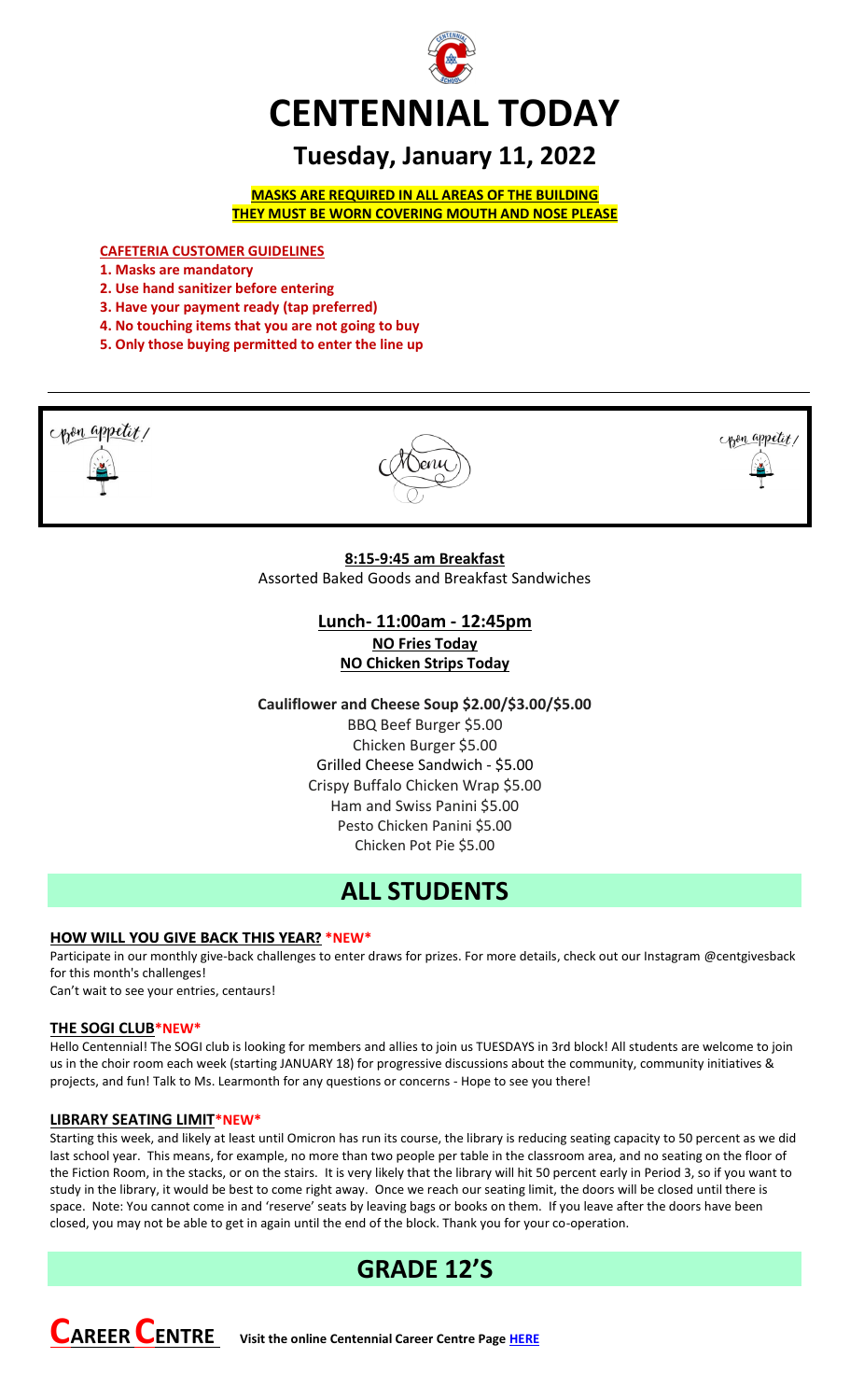

# **THE CAREER CENTRE IS ON INSTAGRAM – follow us @cent43careercentre**

## **MYBLUEPRINT/SCOTIABANK SCHOLARSHIP WEBINAR\*NEW\***

**January 17th @ 1pm via zoom.** Get info on the Scotiabank scholarships as well as a SCHOLARSHIP SEARCH webinar hosted by Janet MacDonald from MycampusGPS. Registe[r http://education.myblueprint.ca/find-scholarships2022/](http://education.myblueprint.ca/find-scholarships2022/)

#### **SOROPTOMIST TRICITIES LOCAL AWARDS FOR YOUNG WOMEN – DUE JANUARY 15th, 2021\*NEW\***

#### **Bea Kelly Teen Volunteer Award \*NEW\***

Eligible applicants are **young women** who:

• are currently in grade 12

- are planning to attend an accredited post-secondary institution after graduation
- have had significant and noteworthy accomplishments as volunteers

• live or attend school in the Tri-Cities area: Coquitlam, Port Coquitlam, Port Moody, Anmore or Belcarra

Fillable application here:<https://soroptimisttricities.org/wp-content/uploads/2021/09/bk-award-application-writeable-2021.pdf>

#### **Ruby Award\*NEW\***

- Through professional or personal efforts, are making extraordinary difference in the lives of women or girls
- Worked to improve the lives of women or girls
- Work has had a significant impact, and also inspires and encourages other women
- **Application Form:** [https://soroptimisttricities.org/wp-content/uploads/2021/11/rubyawardnominationform-writeable-](https://soroptimisttricities.org/wp-content/uploads/2021/11/rubyawardnominationform-writeable-2021-2022.pdf)[2021-2022.pdf](https://soroptimisttricities.org/wp-content/uploads/2021/11/rubyawardnominationform-writeable-2021-2022.pdf)

#### **SPEAT ENTRANCE SCHOLARSHIP Due Jan 15/22\*NEW\***

\$1,000 award for current grade 12 student entering engineering or technology. Involvement in the Indo-Canadian Community and Financial need considered, winner to provide volunteer hours. Visit[: https://speatbc.org/scholarship/](https://speatbc.org/scholarship/)

#### **STEAM HORIZON AWARDS – Due Jan 15\*NEW\***

A prestigious award of 25K for a high school student entering a STEAM program with 80% average. Additional achievements required. Visit[: https://steamhorizonawards.ca/](https://steamhorizonawards.ca/)

#### **SIKH HERITAGE BC – NEW SCHOLARSHIPS FOR 2022\*NEW\***

\* New for 2022 <https://www.sikhheritagemonthbc.ca/scholarships>

Sikh Heritage BC has established **five \$1,000** scholarships **(ARTS, LEADERSHIP, COMMUNITY SERVICE, ATHLETICS, ACADEMIC ACHEIVEMENT)** to provide funding for post-secondary to students residing in British Columbia at the time of the application. This scholarship is available to anyone that is attending a Post-Secondary Institute in September 2022 **regardless of their ethnicity, religion, or status**. **Preference, however, will be given to those that will be completing high school in June 2022.** Application PDF: [https://static1.squarespace.com/static/5bea36a15b409bb66b248749/t/61a002fbc0ee18237429c5fb/16378764784](https://static1.squarespace.com/static/5bea36a15b409bb66b248749/t/61a002fbc0ee18237429c5fb/1637876478463/Scholarship+Application.pdf) [63/Scholarship+Application.pdf](https://static1.squarespace.com/static/5bea36a15b409bb66b248749/t/61a002fbc0ee18237429c5fb/1637876478463/Scholarship+Application.pdf)

## **STEM SPEAKER SERIES - SFU**

**January 22, 2022 | Grade 9-12**

The STEM Speaker Series provides secondary school students with the opportunity to meet and interact with university students,

faculty members, and/or working professionals in STEM fields.

For our January talk, SFU's Dr. Igor Shinkar will introduce the field of computer science, focusing on a topic known as **computational complexity**.

# [REGISTER HERE](https://trk.cp20.com/click/cgl6-2hmnwy-tavp2y-g4wswz82/)

#### **Post-Secondary BC INFO - 1st Year University Admission for current HS students applying for September**

**UBC:** Admission deadline for all programs is January 15th, 2022. +

**Literacy Assessment:** BC high school students graduating in June 2022 who receive a UBC offer of admission will be required to demonstrate a "Proficient" level of performance on the Grade 12 Literacy Assessment to maintain their offer of admission. This requirement must be completed by June 30, and final results are due by the end of July. Applicants who do not achieve a "Proficient" on the assessment will have their offer of admission reviewed on a case-by-case basis.

**SFU:** High school applicants can apply from October 1, 2021 - January 31, 2022. All high school courses to be used in the admission evaluation process (whether completed online or in-person) must be completed by June 30, 2022.

**UVIC:** Application deadline for all programs [except Nursing] is now **January 31, 2022**

**UNBC:** Early Entrance Awards Application deadline is January 15, 2022. Direct-entry program application deadlines range from February 1, 2022, to March 31, 2022.

**CAPILANO**: Refer to [www.capilanou.ca/programs](http://www.capilanou.ca/programs) for information on program deadlines

**QUEST:** Recommended application deadline is **February 15, 2022**. Quest will continue to process applications on a rolling basis after this date until the class is full.

**Emily Carr University of Art + Design**: Admission deadline is **January 15** to all programs. Given the circumstances of COVID-19, we will do everything we can to ensure applicants are evaluated fairly and flexibly. *In regard to Quarter System, please ensure applicants send their grade 11 transcripts which we will use to evaluate academic eligibility.*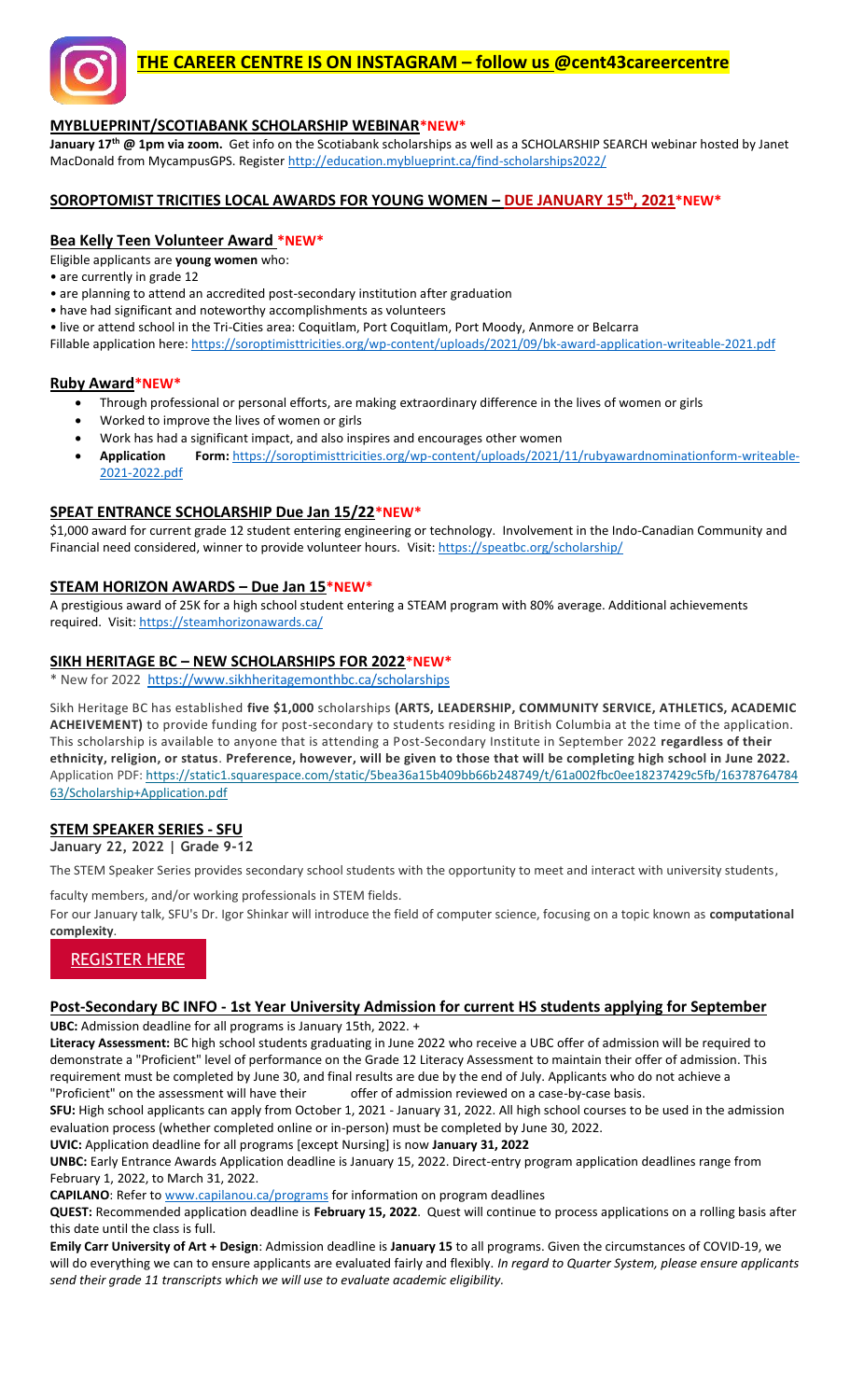# **CVC STUDENT VOLUNTEER SURVEY RESULTS**

 $\frac{1}{2}$  Thanks to all who participated in the survey. The results are posted on the job board and  $\frac{here}{here}$ 

## **PAID EMPLOYMENT- SNOW SHOVELLING**

Local elderly couple seeks snow shoveling. Sidewalk and driveway (LOCATED @Blue Mountain on Como Lake Avenue) Approximately \$30 per visit. Call Mark at (604) 617-6983.

## **JANUARY ADMISSION AND SCHOLARSHIP DEADLINES**

Please be sure to check scholarship and application deadlines ASAP. January is a very busy Month.

Updates: CMOLIK deadline extended (17<sup>th</sup>). SFU Uggla Scholarship is open.

Deadlines: Beedie Luminaries (13<sup>th</sup>), Soroptimist (15<sup>th</sup>), BC Excellence & Schulich Leader (19<sup>th</sup>). Visit the Career Centre [HERE](https://www.sd43.bc.ca/school/centennial/ProgramsServices/CareerCentre/financeawards/Pages/default.aspx#/=) Admission Deadlines: U of T January 13<sup>th</sup> for most programs, UBC January 15<sup>th</sup>, SFU January 31<sup>st</sup>, UVIC January 31<sup>st</sup>, ECUAD January  $15<sup>th</sup>$ .

## **CMOLIK FOUNDATION SCHOLARSHIPS** DEADLINE FOR NOMINATION EXTENDED

Awards of up to \$40,000. (Centennial students have won in 2019 and 2020) One nominee per school. Please review the full criteria <https://www.thecmolikfoundation.com/scholarships/> then: 1. Speak to your counsellor or Mrs. HW. 2. Submit copy of application with parts A & outline answer for part B (200 words per question only) by January 17<sup>TH</sup> BY 3:15 PM to Mrs. HW or your counsellor. Deadline Jan. 17/22

## **VOLUNTEER WITH CAMP GOODTIMES – APPLICATIONS OPEN NOW – CLOSING MARCH 31ST <http://campgoodtimes.org/by/get-involved/volunteer/>**

- Volunteers must be at least 19 years of age.
- Volunteers must provide evidence of up-to-date immunizations. Information regarding immunizations are at the bottom of this page.
- Volunteers must provide evidence of a full series of the COVID-19 vaccine.
- Volunteers must be available for the annual Volunteer Training Weekend at camp which runs June 11 12, 2022
- Police background check with vulnerable sector verification is required.
- Standard First Aid/CPR certification is required.

## **LIONEL HIGH SCHOOL CHEMISTRY SCHOLARSHIP (2 or 4 year programs)**

Up to \$4,000 per year for students with financial need planning to enroll in a BSc program in **chemistry, biochemistry or chemical engineering** at a Canadian university, a pre-university 2-year program, or diploma program at a college. Apply by March 1. [https://www.cheminst.ca/wp-content/uploads/2019/04/Student-Awards-CIC-Lionel-High-School-Chemistry-Scholarship-Terms-of-](https://www.cheminst.ca/wp-content/uploads/2019/04/Student-Awards-CIC-Lionel-High-School-Chemistry-Scholarship-Terms-of-Reference-01252021.pdf#_blank)[Reference-01252021.pdf](https://www.cheminst.ca/wp-content/uploads/2019/04/Student-Awards-CIC-Lionel-High-School-Chemistry-Scholarship-Terms-of-Reference-01252021.pdf#_blank)

## **DOUGLAS COLLEGE INFO SESSIONS – JANUARY – VIRTUAL**

TUE JAN 25, 2022 @ 5:00 PM THU JAN 27, 2022 @ 5:00 PM REGISTER [HTTPS://WWW.DOUGLASCOLLEGE.CA/FUTURE-STUDENTS/EXPLORE-DOUGLAS/INFORMATION-SESSIONS](https://www.douglascollege.ca/future-students/explore-douglas/information-sessions)

## **BEEDIE LUMINARIES' SCHOLARSHIP PROGRAM | Bright minds** [Register with Scholarship Partners Canada to access](https://beedieluminaries.ca/)

[application for 2021 \(110 awards\)](https://beedieluminaries.ca/)

The Beedie Luminaries Scholarship

Is for students with potential who are **facing financial adversity.** (75% avg) Ineligible for BC Tuition waiver program.

#### **Students who are smart but constrained by circumstance. Students who are resilient and gritty. Students who are ready to make a positive change in their lives.**

**110** scholarships for the following: • \$40,000 CAD per year for a bachelor's degree program, or a college university transfer program, tenable for up to four years of funding; OR • \$15,000 CAD per year for a college certificate /diploma or a trades program, tenable for up to two years of funding.

Criteria and online application <https://portal.scholarshippartners.ca/welcome/BeedieLuminaries/> **DEADLINE: JANUARY 13, 2022, AT 9AM PT**

#### **BC EXCELLENCE AWARDS NOMINEE** *APPLICATION FORM NOW OPEN!*

*After reviewing the criteria,* **fill out the form and submit for nominee consideration:** <https://forms.office.com/r/cysNifcyR7> *DEADLINE:* **Jan. 19th, 2022, by 3:15 pm** Questions? Email Mrs. HW [dhealeywright@sd43.bc.ca](mailto:dhealeywright@sd43.bc.ca) **[https://www2.gov.bc.ca/gov/content/education-training/k-12/support/scholarships/provincial-scholarships/bc-excellence](https://www2.gov.bc.ca/gov/content/education-training/k-12/support/scholarships/provincial-scholarships/bc-excellence-schola​rship)[scholarship](https://www2.gov.bc.ca/gov/content/education-training/k-12/support/scholarships/provincial-scholarships/bc-excellence-schola​rship)**

# **SPORTS**

## **GRADE 9 BOYS BASKETBALL**

## Practice Times This Week

- Monday, January 10 5:00-6:30PM (Blue Gym)
- Tuesday, January 11 7:30-9:00PM (Como Lake)
- Thursday, January 13 5:00-6:30PM (Blue Gym)
- Friday, January 14 3:30-5:00PM (Blue Gym)